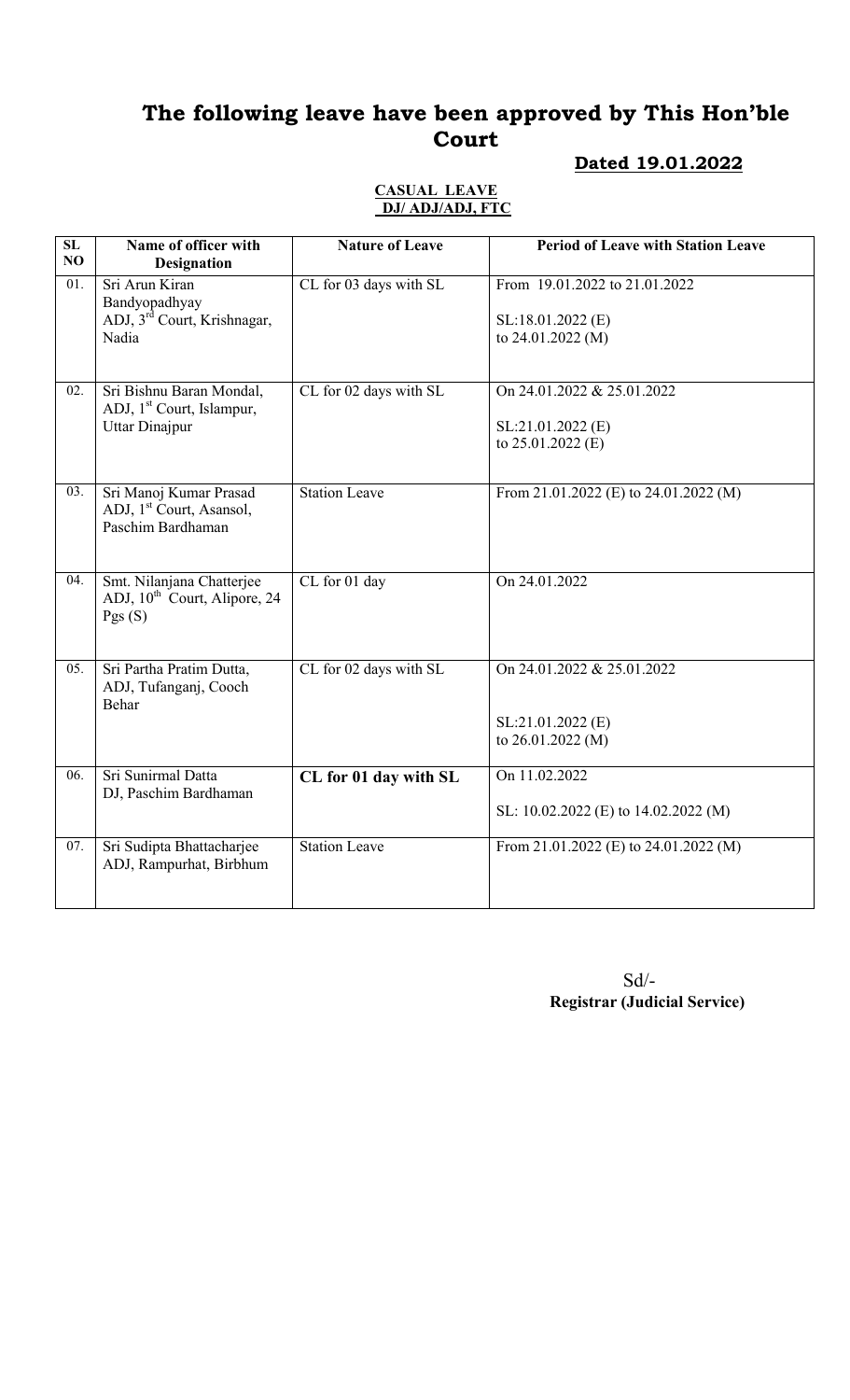### Dated 20.01.2022

#### CASUAL LEAVE DJ/ ADJ/ADJ, FTC

| SL<br>NO | Name of officer with<br><b>Designation</b>                                                          | <b>Nature of Leave</b>          | <b>Period of Leave with Station Leave</b>                              |
|----------|-----------------------------------------------------------------------------------------------------|---------------------------------|------------------------------------------------------------------------|
| 01.      | Sri Arup Roy<br>ADJ, $3^{\overline{r}\overline{d}}$ Court,<br>Barrackpore, 24pgs(N)                 | CL for 01 day with SL           | On 24.01.2022<br>SL:21.01.2022 (E)<br>to 25.01.2022 (M)                |
| 02.      | Sri Kishen Kumar Agarwal<br>ADJ, 5 <sup>th</sup> Court, Alipore,<br>South 24 Pgs                    | CL for 03 days                  | From 15.02.2022 to 17.02.2022                                          |
| 03.      | Sri Somnath Bhattacharyya<br>ADJ, Tehatta, Nadia                                                    | CL for 01 day with SL           | On 21.01.2022<br>SL: 20.01.2022 (E)<br>to 24.01.2022 (M)               |
| 04.      | Yasmin Ahmad, ADJ, 1st<br>Court, Paschim Medinipur                                                  | CL for 03 days with SL          | From 21.01.2022, 24.01.2022 & 25.01.2022                               |
| 05.      | Sri Ashis Kumar Hazra,<br>Judge, Special Court(E.C.<br>Act)-cum-ADJ, Durgapur,<br>Paschim Bardhaman | <b>Station Leave Permission</b> | From 21.01.2022 (E) to 24.01.2022 (M)                                  |
| 06.      | Smt. Ratna Roy Biswas,<br>Judge Special Court (E.C)-<br>cum-ADJ, Asansol,<br>Paschim Bardhaman      | Cl for 02 days                  | From 20.01.2022 to 21.01.2022<br>SLP: 19.01.2022 (E) to 24.01.2022 (M) |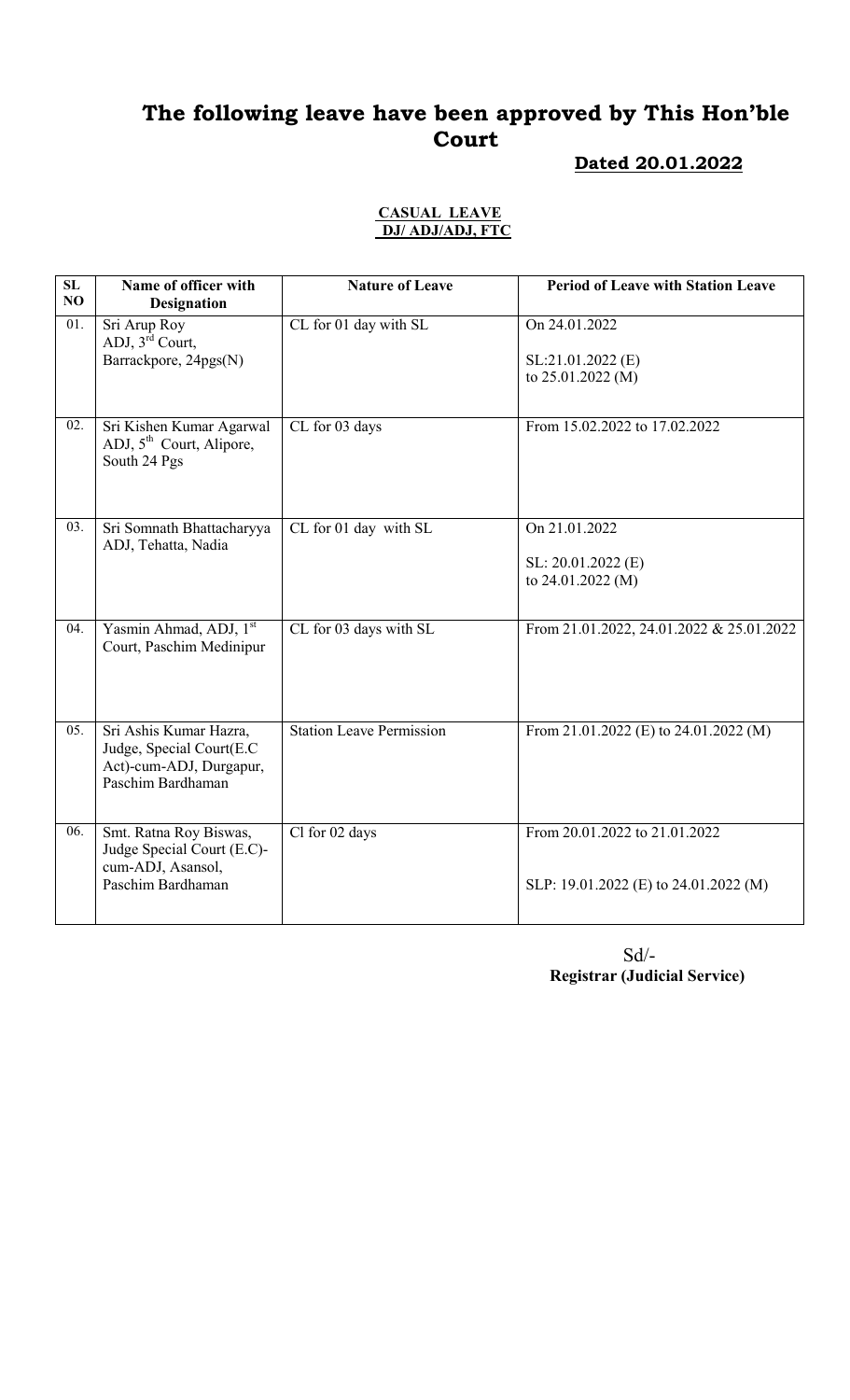#### Dated 21.01.2022

#### CASUAL LEAVE DJ/ ADJ/ADJ, FTC

| SL<br>NO          | Name of officer with Designation                                                         | <b>Nature of Leave</b>                    | <b>Period of Leave with Station Leave</b>                                |
|-------------------|------------------------------------------------------------------------------------------|-------------------------------------------|--------------------------------------------------------------------------|
| 01.               | Mr. Ataur Rahman<br>ADJ, Bishnupur, Bankura                                              | <b>Station Leave</b>                      | SL:21.01.2022 (E)<br>to 24.01.2022 (M)                                   |
| 02.               | Smt. Chandrani Mukherjee<br>(Banerjee)<br>Judge, Bench-IV, City Civil Court,<br>Calcutta | CL for 02 days with SL                    | From 24.01.2022 to 25.01.2022<br>$SLP: 22.01.2022$ (M) to 25.01.2022 (E) |
| 03.               | Sri Bhawani Shanker Sharma<br>ADJ, 3 <sup>rd</sup> Court, Barasat, 24 Pgs (N)            | Cancellation of CL for 02<br>days with SL | On 24.01.2022 & 25.01.2022                                               |
| 04.               | Anjan Kumar Sengupta<br>ADJ, 2 <sup>nd</sup> Court, Jangipur,<br>Murshidabad             | CL for 02 days with SL                    | On 24.01.2022 and 25.01.2022<br>SL:21.01.2022(E) to 25.01.2022(N)        |
| 05.               | Sri Deepto Ghosh<br>ADJ, 1 <sup>st</sup> Court, Lalbagh,<br>Murshidabad                  | CL for 02 days with SL                    | On 24.01.2022 and 25.01.2022<br>$SL:21.01.2022(E)$ to $26.01.2022(M)$    |
| 06.               | Smt. Soma Chakraborti<br>ADJ, FTC-II, Bongaon, 24 Pgs (N)                                | CL for 02 days with SL                    | On 24.01.2022 and 25.01.2022<br>SL:21.01.2022(E) to 25.01.2022(E)        |
| 07.               | Sri Dharani Adhikary<br>ADJ, 1 <sup>st</sup> Court, Suri, Birbhum                        | <b>SL</b>                                 | SL:21.01.2022 (E)<br>to 24.01.2022 (M)                                   |
| $\overline{08}$ . | Smt. Smita Gaurisaria, ADJ, 1st<br>Court, Tamluk, Purba Medinipur                        | SLP                                       | SL:21.01.2022 (E)<br>to 24.01.2022 (M)                                   |
| 09.               | Smt. Sarbani Mallik Chattopadhyay<br>ADJ, 2 <sup>nd</sup> Court, Kakdwip, 24 Pgs (S)     | <b>Station Leave</b>                      | SL:21.01.2022(E)<br>to 24.01.2022 (M)                                    |
| 10.               | Sri Somesh Prasad Sinha<br>ADJ, 1 <sup>st</sup> Court, Arambagh, Hooghly                 | CL for 02 days with SLP                   | From 24.01.2022 to 25.01.2022<br>SL:21.01.2022 (E) to 26.01.2022 (M)     |
| $\overline{11}$ . | Sri Lokesh Pathak<br>ADJ, 2 <sup>nd</sup> Court, Tamluk, Purba<br>Medinipur              | CL for 02 days with SLP                   | From 24.01.2022 to 25.01.2022<br>SL:21.01.2022 (E) to 26.01.2022 (M)     |
| 12.               | Smt. Mandrakranta Saha, ADJ, 4 <sup>th</sup><br>Court, Paschim Medinipur                 | CL for 01 day with SL                     | On 21.01.2022<br>$SL: 20.01.2022$ (E) to 24.01.2022 (M)                  |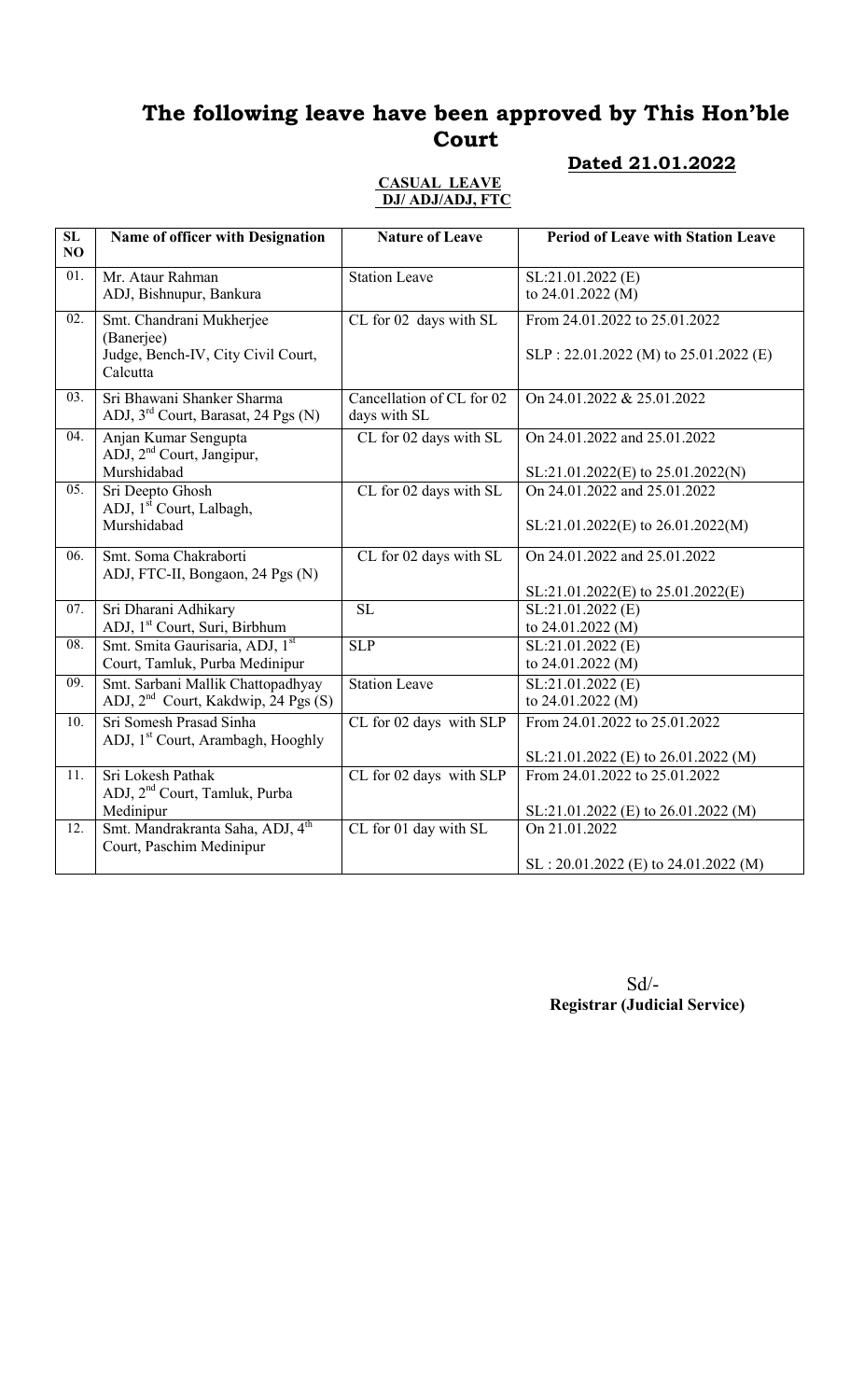### Dated 24.01.2022

| $\overline{\text{SL}}$<br>NO | Name of officer with<br><b>Designation</b>                                           | <b>Nature of Leave</b> | <b>Period of Leave with Station Leave</b>               |
|------------------------------|--------------------------------------------------------------------------------------|------------------------|---------------------------------------------------------|
| 01.                          | Sri Ambarish Ghosh<br>ADJ, Re-designated Court,<br>Paschim Medinipur                 | <b>Station Leave</b>   | From 21.01.2022 (E) to 24.01.2022 (M)                   |
| 02.                          | Sri Asim Kumar Debnath<br>ADJ, 1 <sup>st</sup> Court, Howrah                         | CL for 01 day with SL  | On 24.01.2022<br>$SL: 21.01.2022$ (E) to 25.01.2022 (M) |
| 03.                          | Sri Dharani Adhikary<br>ADJ, 1 <sup>st</sup> Court, Suri, Birbhum                    | CL for 02 days         | On 17.01.2022 & 18.01.2022                              |
| 04.                          | Sri Dipanjan Sen, ADJ, FTC-<br>1, Howrah                                             | <b>Station Leave</b>   | From 22.01.2022 (M) to 24.01.2022 (M)                   |
| 05.                          | Dr. Modhumita Basu<br>ADJ, 7 <sup>th</sup> Court, Barasat,<br>24pgs(N)               | CL for 01 day          | On 20.01.2022                                           |
| 06.                          | Sri Subhendu Samanta, Judge,<br>5 <sup>th</sup> Bench, City Civil Court,<br>Calcutta | CL for 01 day          | On 20.01.2022                                           |

#### CASUAL LEAVE DJ/ ADJ/ADJ, FTC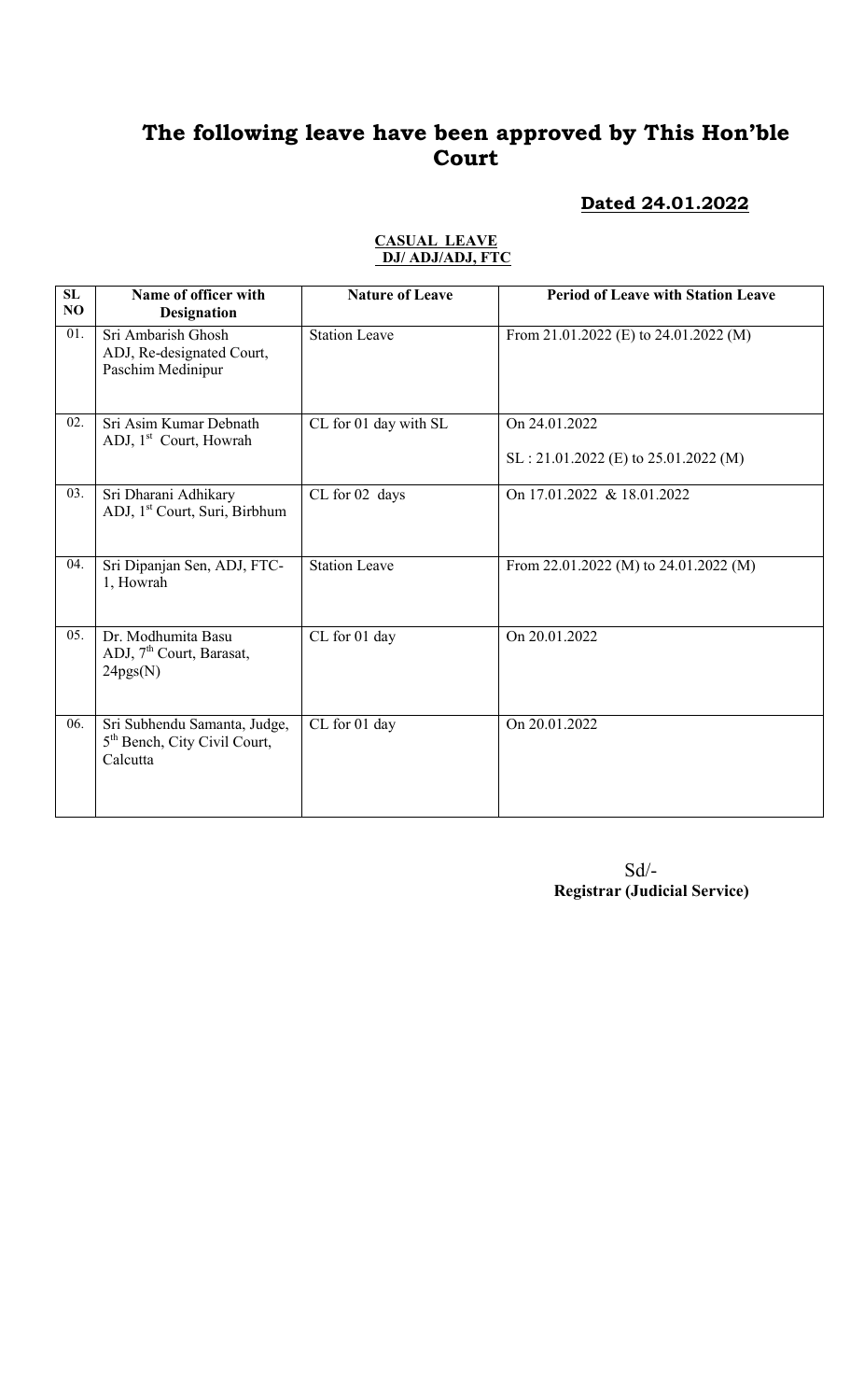#### Dated 24.01.2022

#### CASUAL LEAVE DJ/ ADJ/ADJ, FTC

| SL<br>NO | Name of officer with<br><b>Designation</b>                     | <b>Nature of Leave</b> | <b>Period of Leave with Station Leave</b> |
|----------|----------------------------------------------------------------|------------------------|-------------------------------------------|
| 01.      | Sri Devkumar Sukul, ADJ, 1st<br>Court, Raiganj, Uttar Dinajpur | CL for 03 days with SL | From 07.02.2022 to 09.02.2022             |
|          |                                                                |                        | SL: 04.02.2022 (E) to 10.02.2022 (M)      |
| 02.      | Sri Debabrata Kundu<br>ADJ, 2 <sup>nd</sup> Court, Malda       | CL for 02 days with SL | On 03.02.2022 & 04.02.2022                |
|          |                                                                |                        | SL: 02.02.2022(E)<br>to $07.02.2022$ (M)  |
| 03.      | Sri Manoj Kumar Sharma<br>DJ, Purulia                          | CL for 02 days with SL | On 28.01.2022 & 29.01.2022                |
|          |                                                                |                        | SL:27.01.2022(E)<br>to 31.01.2022(M)      |
|          |                                                                |                        |                                           |
| 04.      | Mr. Mintu Mallick<br>ADJ, Gangarampur at                       | CL for 04 days with SL | From 27.01.2022 to 31.01.2022             |
|          | Buniadpur, Dakshin Dinajpur                                    |                        | SL:26.01.2022(E)<br>to $31.01.2022(E)$    |
| 05.      | Sri Sandip Karmakar, ADJ,<br>FTC-2, Court, Contai, Purba       | CL for 02 days with SL | On 28.01.2022 & 29.01.2022                |
|          | Medinipur                                                      |                        | SL:27.01.2022(E)                          |
|          |                                                                |                        | to 31.01.2022(M)                          |
| 06.      | Smt. Suparna Bandyopadhyay,<br>ADJ, FTC-II, Howrah             | CL for 01 day          | On 01.02.2022                             |
| 07.      | Sri Subhasis Ghosh                                             | CL for 01 day with SL  | On 07.02.2022                             |
|          | DJ, Uttar Dinajpur at Raiganj                                  |                        | SL:04.02.2022(E)<br>to 08.02.2022(M)      |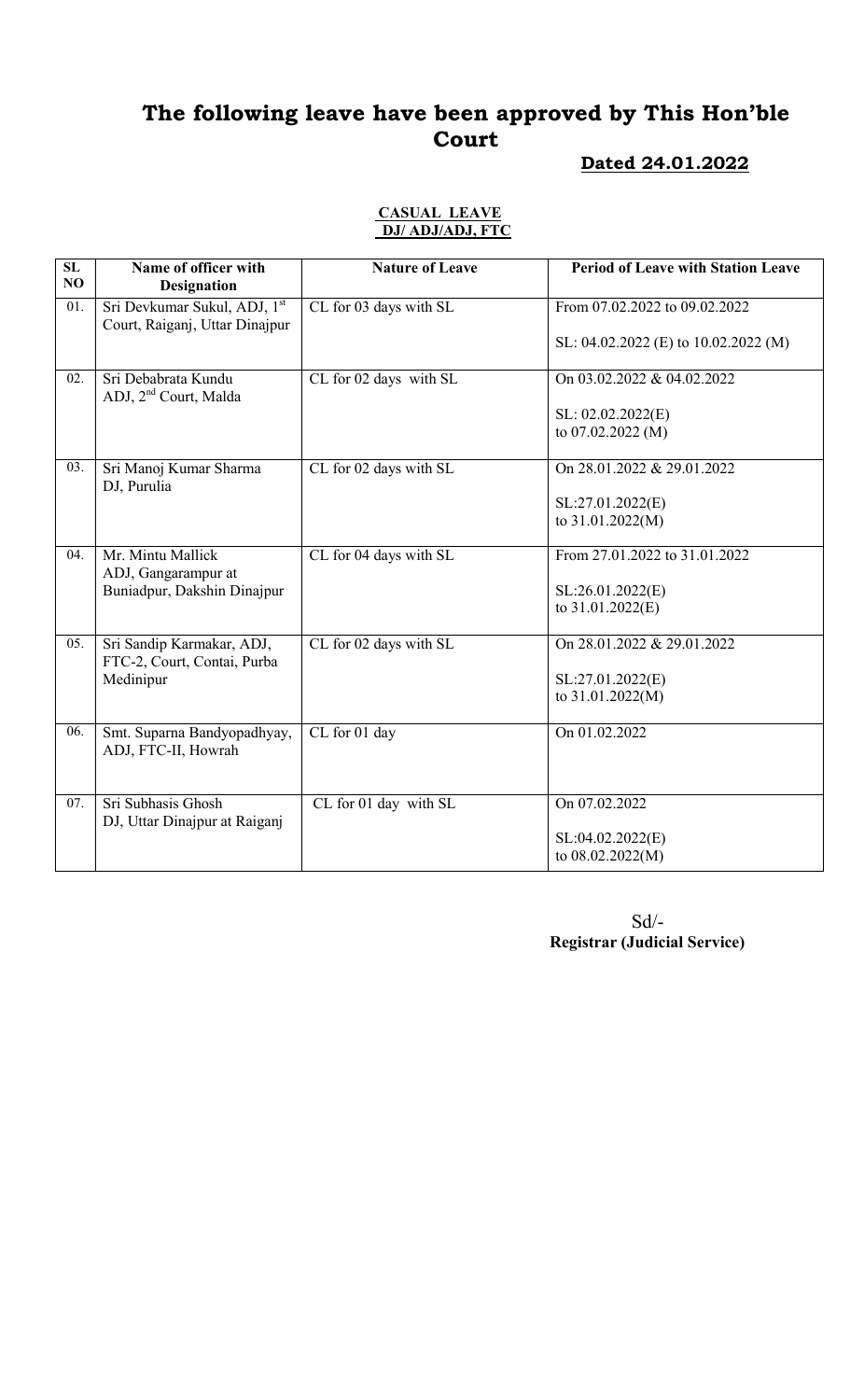### Dated: 19.01.2022

### DJ/ADJ

| SL<br><b>NO</b> | Name of officer with Designation                                         | <b>Nature of Leave</b>          | <b>Period of Leave with Station Leave</b> |
|-----------------|--------------------------------------------------------------------------|---------------------------------|-------------------------------------------|
| 01.             | Sri Duri Venkat Srinivas, ADJ,<br>$4th$ Court, Howah                     | Quarantine Leave for 08<br>days | From 07.01.2022 to 14.01.2022             |
| 02.             | Smt. Tania Ghosh, ADJ, 2 <sup>nd</sup><br>Court, Paschim Medinipur       | Quarantine Leave for 13<br>days | From 03.01.2022 to 15.01.2022             |
| 03.             | Sri Bikash Banik<br>ADJ, 1 <sup>st</sup> Court, Jangipur,<br>Murshidabad | Commuted Leave for 14 days      | From $03.01.2022$ to $16.01.2022$         |

## JM

| SL<br>N <sub>O</sub> | Name of officer with Designation                                                       | <b>Nature of Leave</b>          | <b>Period of Leave with Station Leave</b> |
|----------------------|----------------------------------------------------------------------------------------|---------------------------------|-------------------------------------------|
| 04.                  | Smt Pradipta Bhattacharya<br>JM, 8 <sup>th</sup> Court, Alipore, 24 Pgs (S)            | Quarantine Leave for 06<br>days | From 10.01.2022 to 15.01.2022             |
| 05.                  | Smt. Dalia Bhattacharya<br>JM, 2 <sup>nd</sup> Court, Alipore, South 24<br>Paraganas.  | Quarantine Leave for 12<br>days | From 04.01.2022 to 15.01.2022             |
| 06.                  | Sri Prantik Bhattacharya<br>JM, 4 <sup>th</sup> Court, Alipore, South 24<br>Paraganas. | Quarantine Leave for 06<br>days | From 10.01.2022 to 15.01.2022             |

## CJJD

| <b>SL</b><br><b>NO</b> | Name of officer with Designation                        | <b>Nature of Leave</b>        | <b>Period of Leave with Station Leave</b> |
|------------------------|---------------------------------------------------------|-------------------------------|-------------------------------------------|
| 07.                    | Smt. Afshan Nawaz Warsi<br>CJ(JD), Lalbagh, Murshidabad | Earned Leave for 06 days      | From 24.12.2021 to 29.12.2021             |
|                        |                                                         | Quarentine Leave for 18 days  | From 30.12.2021 to 16.01.2022             |
| 08.                    | Sri Kallol Ghosh, CJ(JD), $2nd$<br>Court, Jalpaiguri    | Commuted Leave for 10<br>days | From 07.01.2022 to 16.01.2022             |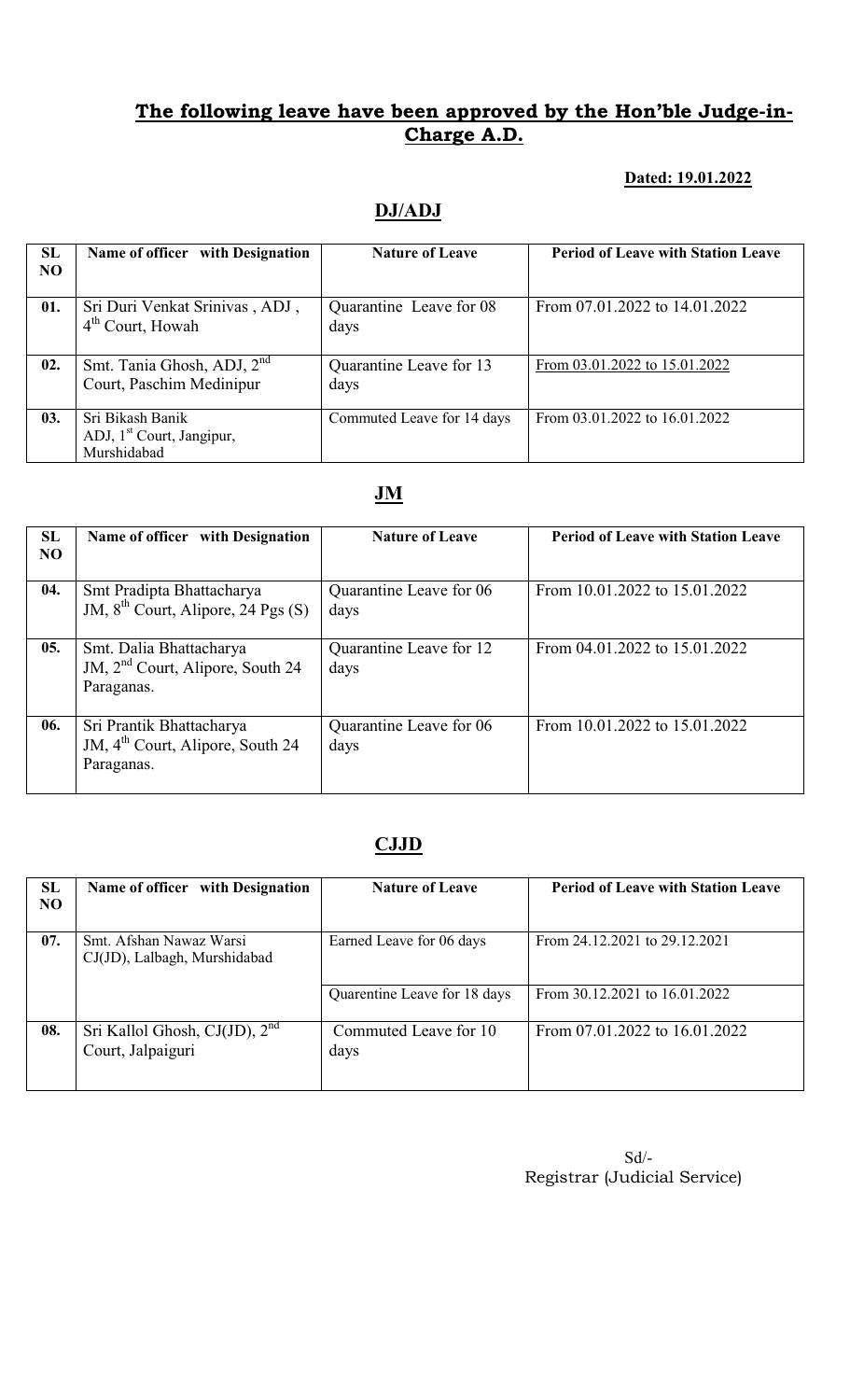### Dated: 19.01.2022

### DJ/ADJ

| SL<br>N <sub>O</sub> | Name of officer with<br><b>Designation</b>                                           | <b>Nature of Leave</b>   | <b>Period of Leave with Station Leave</b> |
|----------------------|--------------------------------------------------------------------------------------|--------------------------|-------------------------------------------|
| 01.                  | Sri Bhawani Shankar Sharma,<br>ADJ, 3 <sup>rd</sup> Court, Barasat, North<br>24 Pgs. | Earned Leave for 06 days | From 14.02.2022 to 19.02.2022             |
| 02.                  | Sri Indiwar Tripathi,<br>ADJ, 2 <sup>nd</sup> Court, Jalpaiguri                      | Earned Leave for 05 days | From 31.01.2022 to 04.02.2022             |

### ADJ, FTC

| SL<br>NO | Name of officer with<br><b>Designation</b>                      | <b>Nature of Leave</b>                       | <b>Period of Leave with Station Leave</b> |
|----------|-----------------------------------------------------------------|----------------------------------------------|-------------------------------------------|
| 03.      | Smt. Leena Golder<br>ADJ, FTC-1, Basirhat, North 24<br>Parganas | Extension of Child Care Leave for<br>03 days | From 23.01.2022 to 25.01.2022             |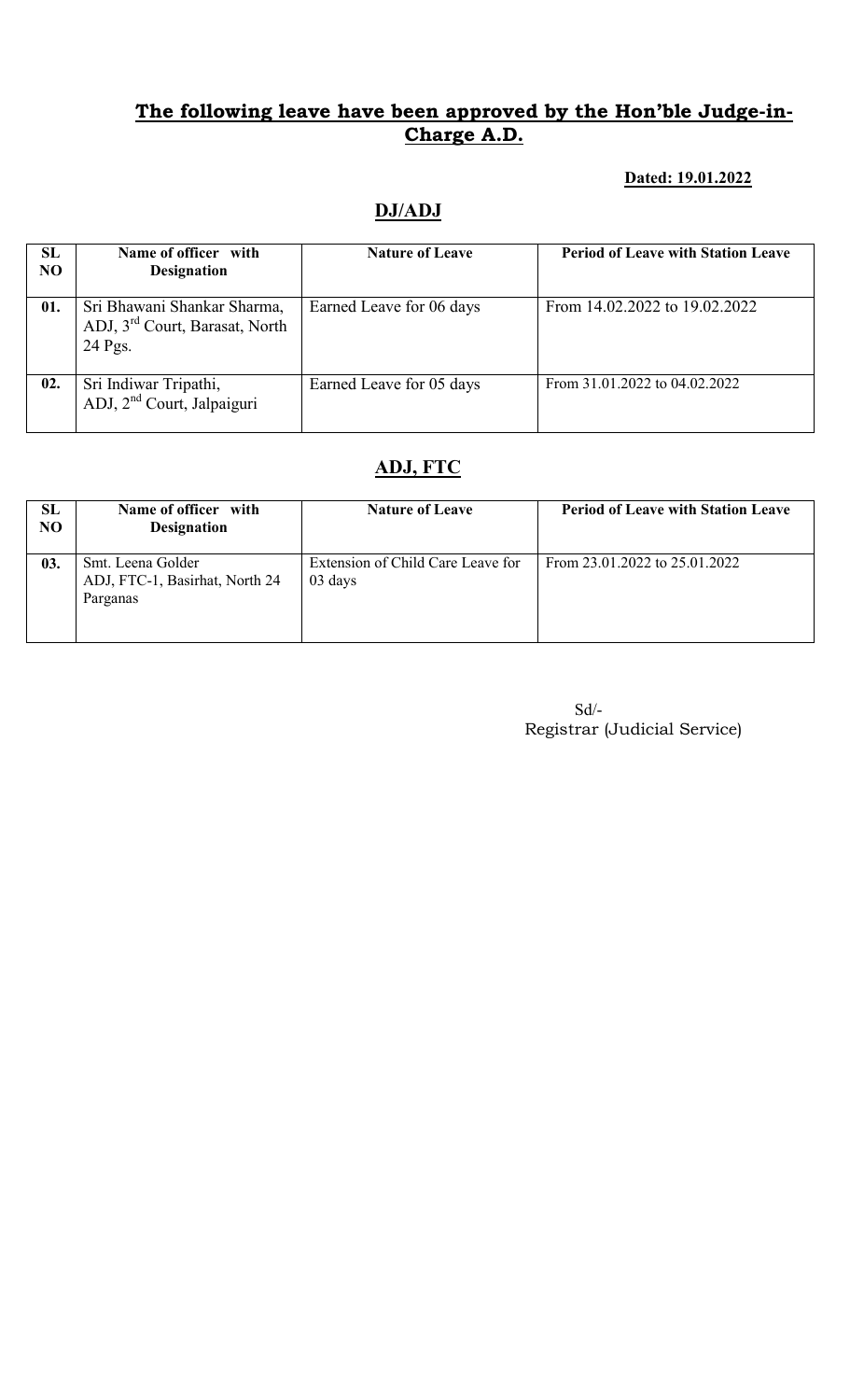#### Dated: 20.01.2022

### DJ/ADJ

| SL<br>NO | Name of officer with Designation                                                            | <b>Nature of Leave</b>          | <b>Period of Leave with Station Leave</b> |
|----------|---------------------------------------------------------------------------------------------|---------------------------------|-------------------------------------------|
| 01.      | Sri Pradip Kumar Gangopadhyay<br>ADJ, 13 <sup>th</sup> Court, Alipore, South<br>24 Parganas | Quarantine Leave for 10<br>days | From 05.01.2022 to 14.01.2022             |
| 02.      | Sri Anjan Kumar Sengupta<br>ADJ, 2 <sup>nd</sup> Court, Jangipur,<br>Murshidabad            | Commuted Leave for 24 days      | From 10.12.2021 to 02.01.2022             |
|          |                                                                                             | Quarantine Leave for 14 days    | From 03.01.2022 to 16.01.2022             |
| 03.      | Sri Somnath Bhattacharyya<br>ADJ, Tehatta, Nadia                                            | Earned leave for 02 days        | From 09.12.2021 to 10.12.2021             |
| 04.      | Sri Arup Basu, DJ, Hooghly                                                                  | Commuted Leave for 07 days      | From: 12.01.2022 to 18.01.2022            |
| 05.      | Sri Kallol Chattopadhyay<br>ADJ, 14 <sup>th</sup> Court, Alipore, 24 Pgs<br>(S)             | Quarantine Leave for 11<br>days | From 07.01.2022 to 17.01.2022             |
| 06.      | Sri Prashant Chowdhary, ADJ, 9 <sup>th</sup><br>Court, Alipore, South 24 Parganas           | Quarantine Leave for 12<br>days | From 06.01.2022 to 17.01.2022             |

# ADJ, FTC/ CJ(SD)

| SL<br>N <sub>O</sub> | Name of officer with Designation                                                    | <b>Nature of Leave</b>          | <b>Period of Leave with Station Leave</b> |
|----------------------|-------------------------------------------------------------------------------------|---------------------------------|-------------------------------------------|
| 07.                  | Sri Santosh Kumar Pathak<br>ADJ, FTC-III, Berhampore,<br>Murshidabad                | Quarantine Leave for 09 days    | From 10.01.2022 to 18.01.2022             |
| 08.                  | Smt. Sarmistha Ganguly<br>CJ(SD), 1 <sup>st</sup> Court, Contai, Purba<br>Medinipur | Quarantine Leave for 07<br>days | From 10.01.2022 to 16.01.2022             |
| 09.                  | Sri Asish Gupta<br>ADJ, FTC, 1 <sup>st</sup> Court, Sealdah,<br>South 24 Parganas   | Quarantine Leave for 08<br>days | From 10.01.2022 to 17.01.2022             |
| 10.                  | Smt. Atrayee Manna Chowdhury<br>ADJ, FTC-II, Sealdah, South 24<br>Parganas          | Quarantine Leave for 09<br>days | From 07.01.2022 to 15.01.2022             |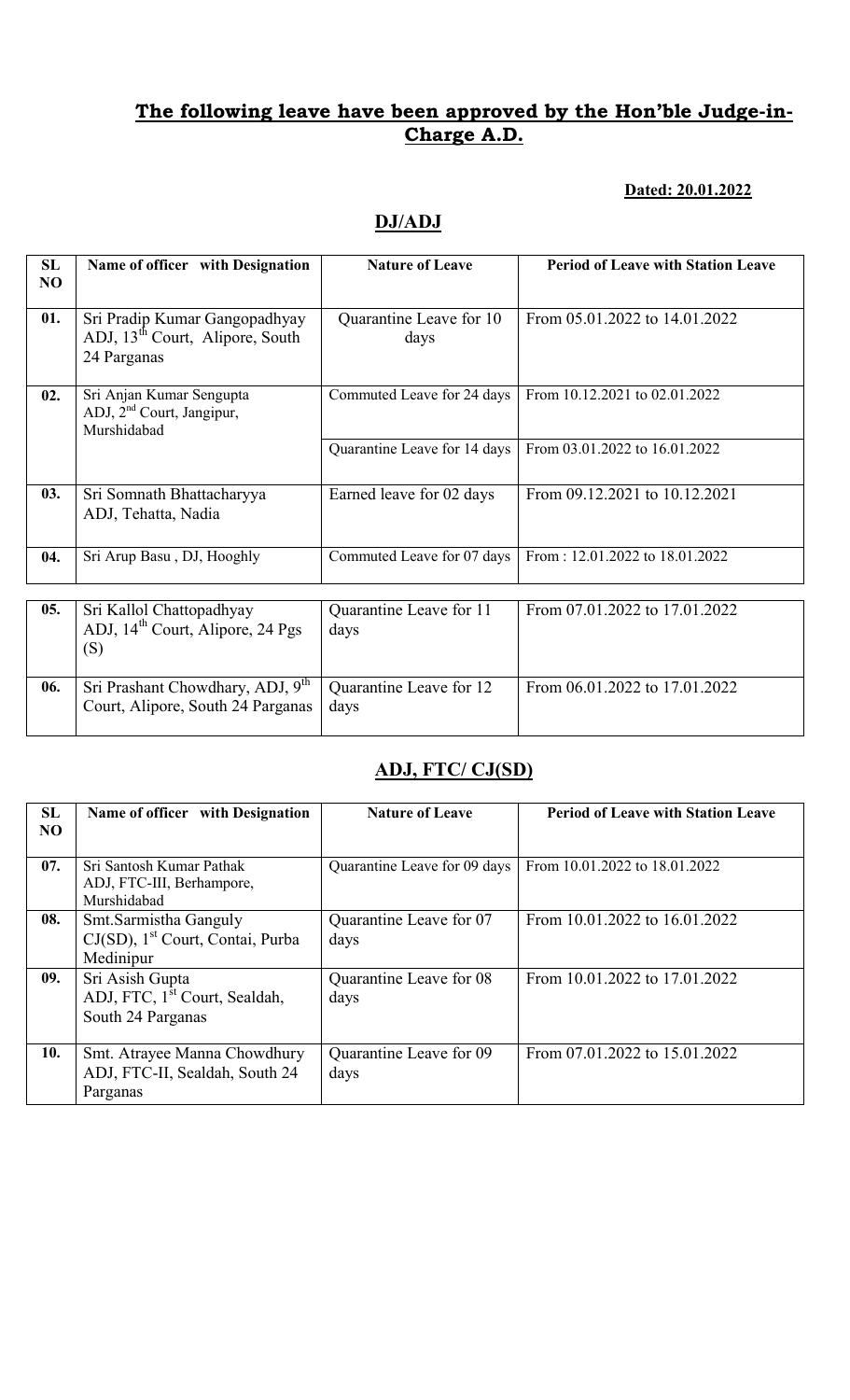# // 2 //

# JM

| SL<br><b>NO</b> | Name of officer with<br><b>Designation</b>                                  | <b>Nature of Leave</b>                      | <b>Period of Leave with Station Leave</b> |
|-----------------|-----------------------------------------------------------------------------|---------------------------------------------|-------------------------------------------|
| 11.             | Smt. Sremoyee<br>Chakraborty, JM, 2 <sup>nd</sup><br>Court, Ranaghat, Nadia | Cancellation of Earned Leave for<br>05 days | From 20.01.2022 to 24.01.2022             |
| 12.             | Sri Surajit Mandal, Senior<br>MM, Calcutta.                                 | Commuted Leave for 07 days                  | From 10.01.2022 to 16.01.2022             |

# $CJ(JD)$

| SL<br>NO | Name of officer with<br><b>Designation</b>                                          | <b>Nature of Leave</b>       | <b>Period of Leave with Station Leave</b> |
|----------|-------------------------------------------------------------------------------------|------------------------------|-------------------------------------------|
| 13.      | Sri Harioam Prasad Shah<br>$CJ(JD)$ , 1 <sup>st</sup> Court,<br>Krishnanagar, Nadia | Quarantine Leave for 06 days | From 10.01.2022 to 15.01.2022             |
| 14.      | Smt. Annu Prasad<br>CJ(JD), Addl. Court,<br>Krishnanagar, Nadia                     | Quarantine Leave for 06 days | From 10.01.2022 to 15.01.2022             |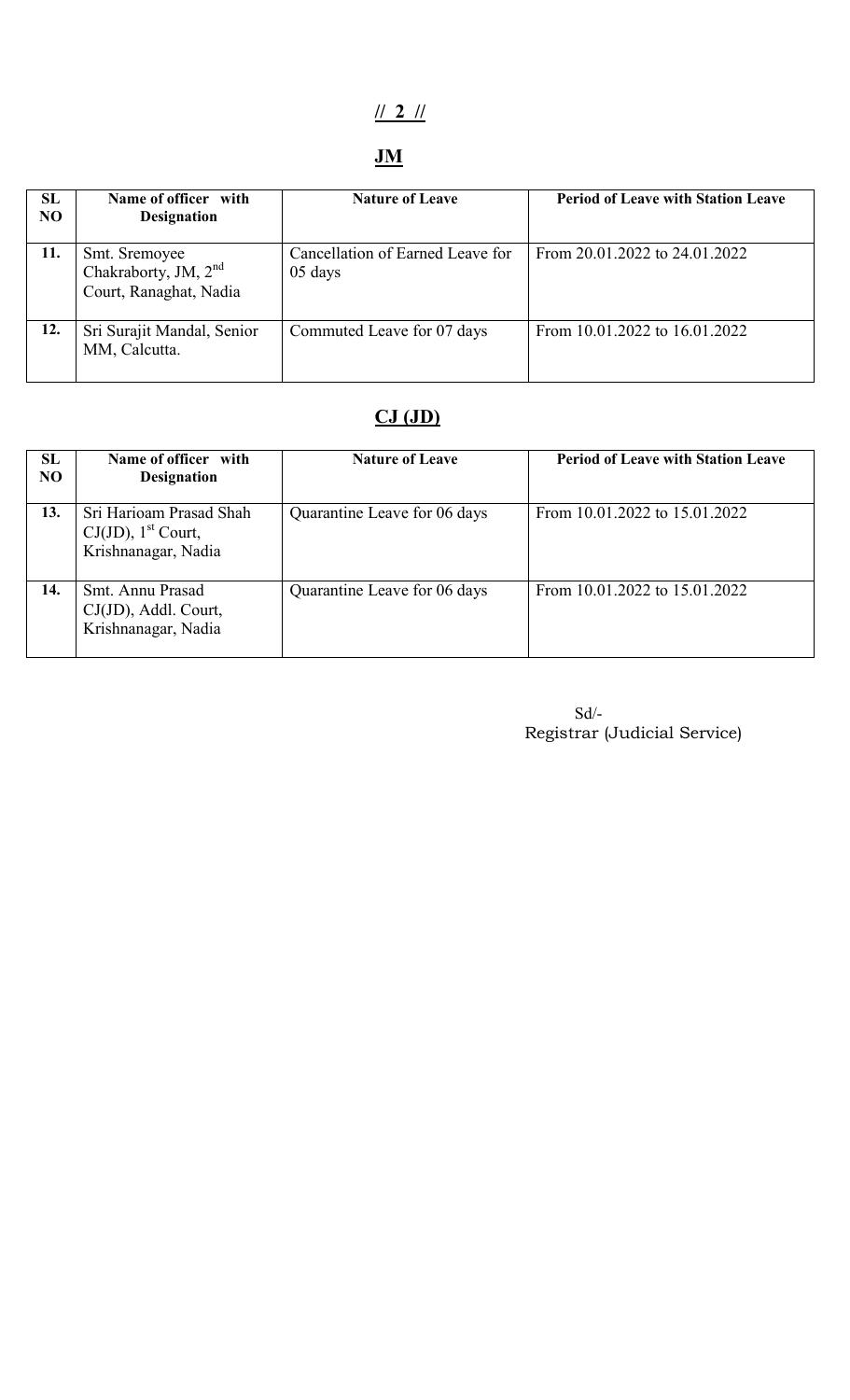#### Dated: 20.01.2022

### DJ/ADJ

| SL<br>N <sub>O</sub> | Name of officer with<br><b>Designation</b>                                           | <b>Nature of Leave</b>                      | <b>Period of Leave with Station Leave</b> |
|----------------------|--------------------------------------------------------------------------------------|---------------------------------------------|-------------------------------------------|
| 01.                  | Sri Anjan Kumar Sarkar, ADJ,<br>Haldia, Purba Medinipur                              | Earned Leave for 06 days                    | From 14.02.2022 to 19.02.2022             |
| 02.                  | Sri Kisen Kumar Agarwal<br>ADJ, 5 <sup>th</sup> Court, Alipore, South 24<br>Parganas | Cancellation of Earned Leave<br>for 09 days | From $08.02.2022$ to $16.02.2022$         |

|          | JM                                                                 |                                          |                                           |  |  |
|----------|--------------------------------------------------------------------|------------------------------------------|-------------------------------------------|--|--|
| SL<br>NO | Name of officer with<br><b>Designation</b>                         | <b>Nature of Leave</b>                   | <b>Period of Leave with Station Leave</b> |  |  |
| 03.      | Sri Pratyay Pal<br>JM, 2 <sup>nd</sup> Court, Siliguri, Darjeeling | Extension of Earned Leave for<br>02 days | From $25.01.2022$ to $26.01.2022$         |  |  |

# $CJ(JD)$

| SL<br>NO | Name of officer with<br><b>Designation</b>        | <b>Nature of Leave</b> | <b>Period of Leave with Station Leave</b>                          |
|----------|---------------------------------------------------|------------------------|--------------------------------------------------------------------|
| 04       | Smt. Unnita Panti<br>CJ(JD), Siliguri, Darjeeling | days                   | Addition of Earned Leave for 02 From 25.01.2022 to 26.01.2022.2022 |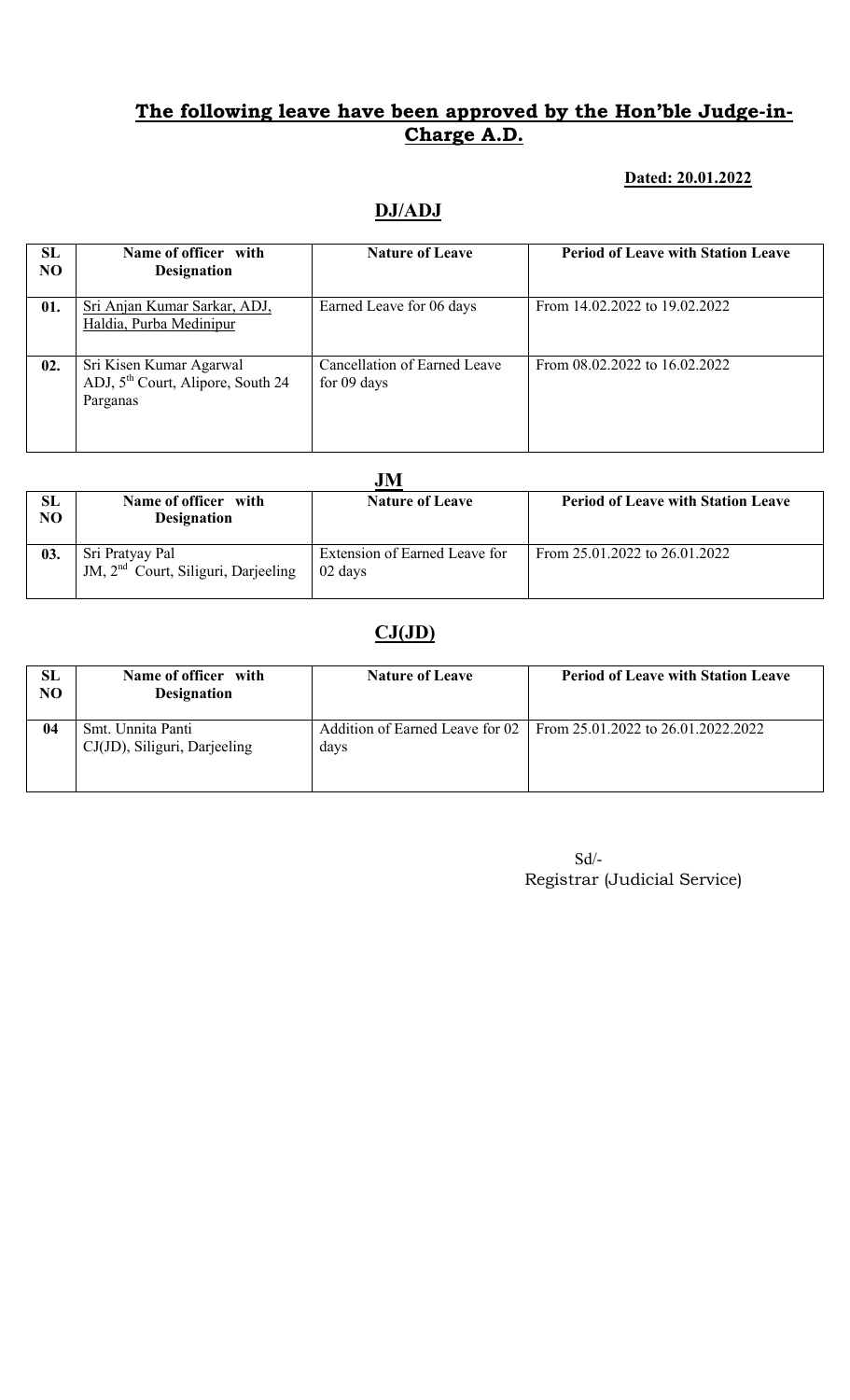#### Dated: 21.01.2022

### DJ/ADJ

| SL<br>N <sub>O</sub> | Name of officer with<br><b>Designation</b>                                         | <b>Nature of Leave</b>       | <b>Period of Leave with Station Leave</b> |
|----------------------|------------------------------------------------------------------------------------|------------------------------|-------------------------------------------|
| 01.                  | Sri Bibhas Chatterjee<br>ADJ, 2 <sup>nd</sup> Court, Sealdah, South<br>24 Parganas | Commuted Leave for 06 days   | From 10.01.2022 to 15.01.2022             |
| 02.                  | Sri Biswarup Bandyopadhyay,<br>District & Sessions Judge,<br>Jalpaiguri.           | Quarantine Leave for 08 days | From 12.01.2022 to 19.01.2022             |

## ADJ, FTC/ CJ(SD)

| <b>SL</b><br>N <sub>O</sub> | Name of officer with<br><b>Designation</b>                       | <b>Nature of Leave</b>       | <b>Period of Leave with Station Leave</b> |
|-----------------------------|------------------------------------------------------------------|------------------------------|-------------------------------------------|
| 03.                         | Sri Kaustav Mookerjee<br>ADJ, FTC-II, Raiganj, Uttar<br>Dinagpur | Quarantine Leave for 13 days | From $03.01.2022$ to $15.01.2022$         |

### JM

| SL<br>NO | Name of officer with<br><b>Designation</b>                                         | <b>Nature of Leave</b>       | <b>Period of Leave with Station Leave</b> |
|----------|------------------------------------------------------------------------------------|------------------------------|-------------------------------------------|
| 04.      | Smt. Deepti Chanda, JM, 5 <sup>th</sup><br>Court, Sealdah, South 24<br>Parganas    | Quarantine leave for 09 days | From 10.01.2022 to 18.01.2022             |
| 05.      | Sri Jewel Chanda, JM, 3rd<br>Court, Sealdah, South 24<br>Parganas.                 | Quarantine leave for 09 days | From 10.01.2022 to 18.01.2022             |
| 06.      | Smt. Sanghamitra Debnath<br>Principal Magistrate, JJB,<br>Jalpaiguri               | Child Care Leave for 15 days | From 01.12.2021 to 15.12.2021             |
| 07.      | Smt. Sanchita Saha<br>JM, 4 <sup>th</sup> Court, Bankura                           | Commuted Leave for 05 days   | From 08.11.2021 to 12.11.2021             |
| 08.      | Smt. Sanjukta Bhattacharya<br>JM, 3 <sup>rd</sup> Court, Katwa, Purba<br>Bardhaman | Commuted Leave for 14 days   | From 30.12.2021 to 12.01.2022             |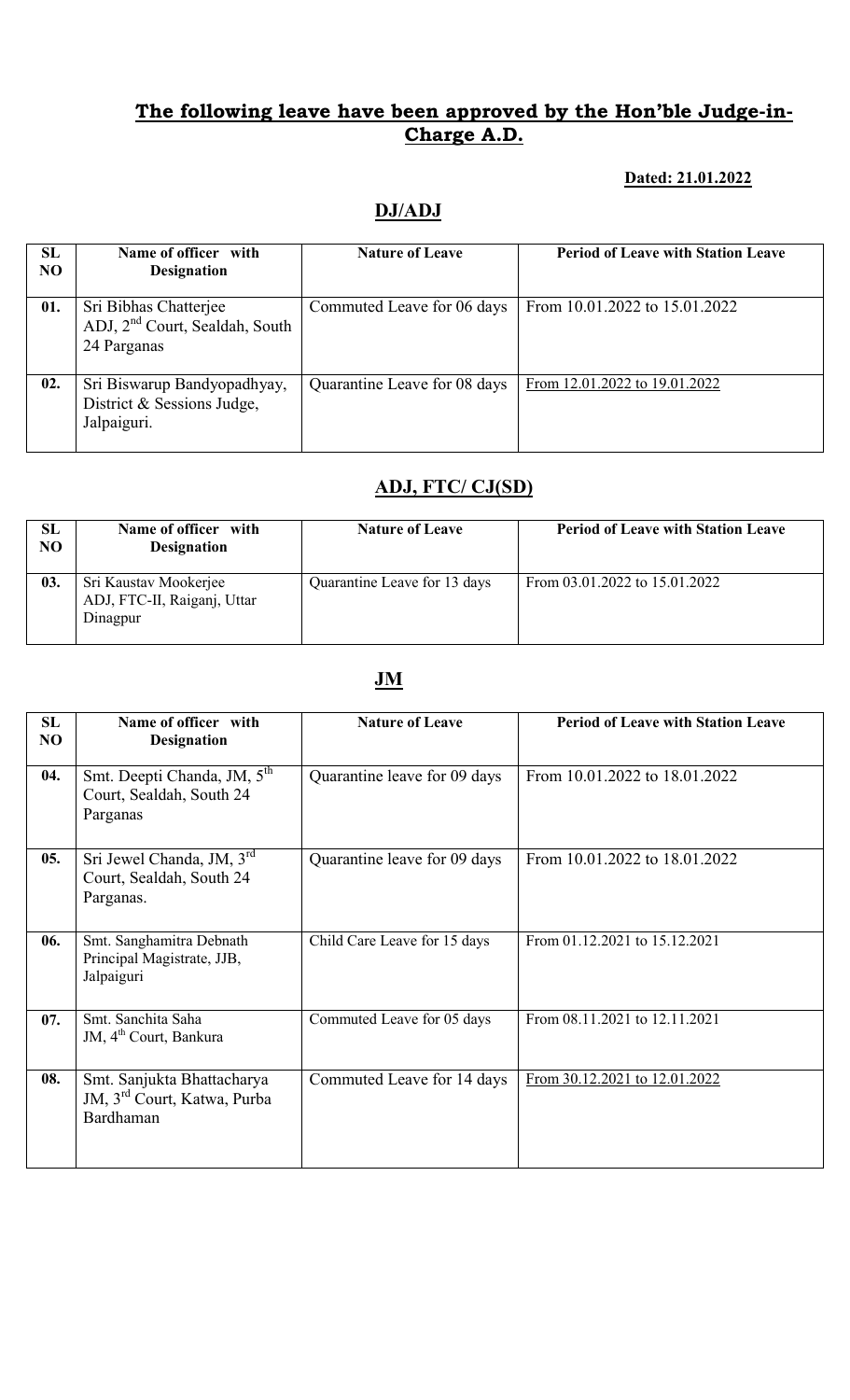// 2 //

# $CJ(JD)$

| SL<br>N <sub>O</sub> | Name of officer with<br><b>Designation</b>                                         | <b>Nature of Leave</b>                      | <b>Period of Leave with Station Leave</b> |
|----------------------|------------------------------------------------------------------------------------|---------------------------------------------|-------------------------------------------|
| 09.                  | Smt. Sangeeta Let,<br>$CJ(JD)$ , 1 <sup>st</sup> Court, Tamluk, Purba<br>Medinipur | Cancellation of Earned Leave for<br>13 days | From 17.01.2022 to 29.01.2022             |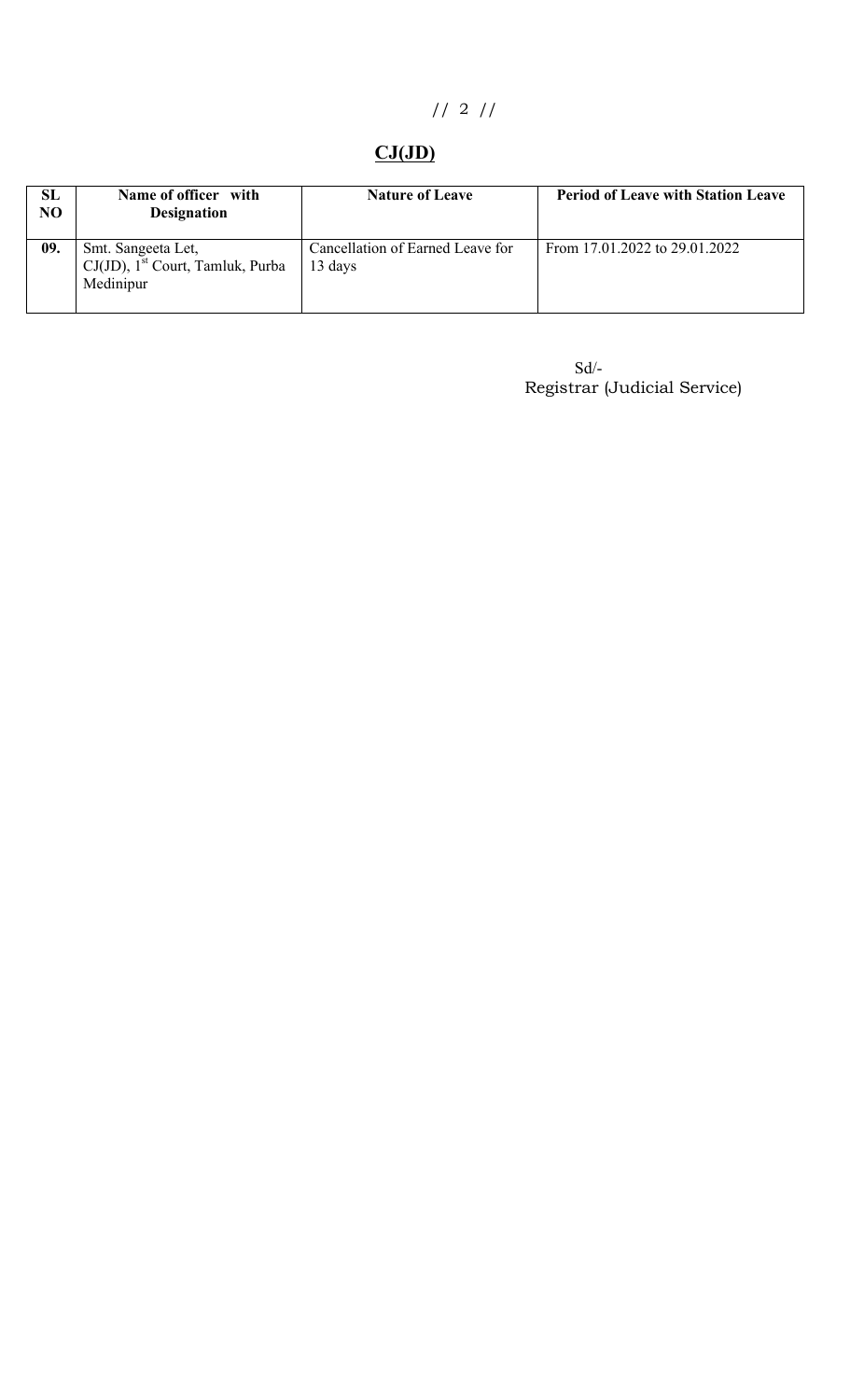### Dated: 21.01.2022

### DJ/ADJ

| SL<br><b>NO</b> | Name of officer with<br><b>Designation</b>                                                  | <b>Nature of Leave</b>       | <b>Period of Leave with Station Leave</b> |
|-----------------|---------------------------------------------------------------------------------------------|------------------------------|-------------------------------------------|
| 01.             | Sri Partha Pratim<br>Chakravorty, ADJ, 3 <sup>rd</sup> Court,<br>Alipore, South 24 Parganas | Quarantine Leave for 10 days | From 10.01.2022 to 19.01.2022             |

# CJ(SD)

| <b>SL</b><br>N <sub>O</sub> | Name of officer with<br><b>Designation</b>                                             | <b>Nature of Leave</b>       | <b>Period of Leave with Station Leave</b> |
|-----------------------------|----------------------------------------------------------------------------------------|------------------------------|-------------------------------------------|
| 02.                         | Smt. Sharmistha Ghosh-I<br>$CJ(SD)$ , $2nd$ Addl. Cout,<br>Purba Bardhaman             | Quarantine Leave for 11 days | From 04.01.2022 to 14.01.2022             |
| 03.                         | Smt. Suparna Ray-II<br>$CJ(SD)$ , 3 <sup>rd</sup> Court, Alipore,<br>South 24 Parganas | Quarantine Leave for 09 days | From 11.01.2022 to 19.01.2022             |

# JM

| <b>SL</b> | Name of officer with                                                            | <b>Nature of Leave</b>       | <b>Period of Leave with Station Leave</b> |
|-----------|---------------------------------------------------------------------------------|------------------------------|-------------------------------------------|
| NO        | <b>Designation</b>                                                              |                              |                                           |
| 04.       | Sri Arvind Gaurisaria<br>JM, 2 <sup>nd</sup> Court, Sadar, Purba<br>Bardhaman   | Commuted Leave for 04 days   | From 10.01.2022 to 13.01.2022             |
| 05.       | Sri Indranil Ghosh<br>Principal Magistrate,                                     | Earned Leave for 27 days     | From 10.12.2021 to 05.01.2022             |
|           | JJB, Malda.                                                                     | Quarantine Leave for 11 days | From 06.01.2022 to 16.01.2022             |
| 06.       | Smt. Debarati Roy, JM, 5 <sup>th</sup><br>Court, Alipore, South 24<br>Parganas. | Quarantine Leave for 10 days | From 11.01.2022 to 20.01.2022             |
| 07.       | Sri Uttam Das<br>Principal Magistrate, JJB,<br>South 24 Pgs.                    | Quarantine Leave for 07 days | From 14.01.2022 to 20.01.2022             |